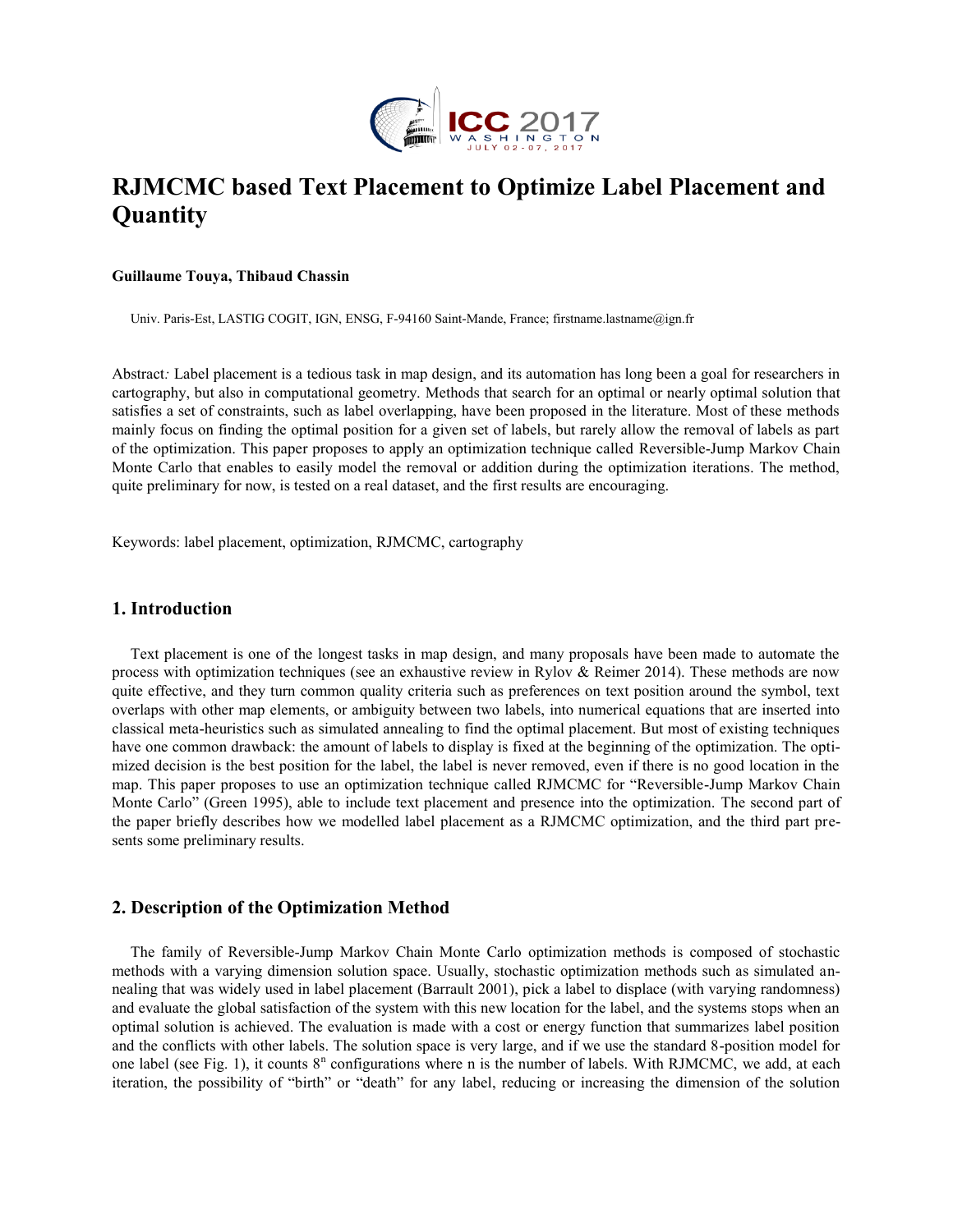space. The global quality of the output is computed after each iteration, based on an energy function to minimize (Eq. 1).

#### (Eq. 1)  $e_{total} = e_{unary} + e_{binary} + e_{collection}$

The unary energy sums for each label the satisfaction energy related to constraints that only affect one label, e.g. the position of the label around the point feature it labels. The binary energy sums for each label the satisfaction energy related to constraints of one label with its neighbors. For instance, the possible overlaps of two labels are evaluated by the binary energy. Finally, the collection energy is related to constraints on groups of labels, which allows, for instance, the preservation of density differences in the map. The use of three types of energies makes the process faster as when one label is displaced only the unary of this label, and the few binary and collection energies that involve this label are recomputed.

We used the different criteria listed by Rylov & Reimer (2014) that summarize the existing literature: position around the point (adapted here with continuous positions, Fig. 1 and Eq. 2) as the unary energy, overlaps with map symbols, ambiguity with nearby labels as binary energies, and label density as a collection energy. In order to make the system remove some labels, the cost of position around the point is made negative: well-placed texts help minimizing the total cost, but removing a poorly placed text does not penalize too much global quality. This criterion is weighted by label importance to prevent the system from removing important labels.



**Fig. 1.** Modelling label placement priorities in the optimization model: (a) the position is encoded with an angle value and a radius that guarantees that the label is not too close or too far from the related point feature; (b) the classical 8-position priority model is used, and (c) translated into a continuous model where priority is interpolated using the angles.

(Eq. 2) 
$$
if \ \alpha \in \left[\frac{\theta}{4}, \frac{\theta}{2}\right], e_{position} = e_{position7} + \frac{(e_{position7} - e_{position7})}{\theta/4} \cdot \left(\alpha_1 - \frac{\theta}{4}\right)
$$

The unary energy for label position uses a continuous model for label position (Fig. 1). We chose this model first because of the used implementation of RJMCMC (Brédif & Tournaire 2012) that requires real intervals to pick into rather than 8 integer values, and because it gives more flexibility to move a label, in order to avoid label overlaps. Eq. 2 shows the principles of this energy computation for the case of a label position between positions 1 and 7, and the interpolation is carried out similarly for the seven other quadrants.

#### **3. Preliminary Results**

We carried out experiments on a cartographic dataset that was generalized for 1:25k maps, but we tried to display all the labels and the map at a smaller scale where the label bounding box covers more space and the need for a reduction of the number of labels is significant. The size of the text is intentionally large to force conflicts with many labels (Fig. 2).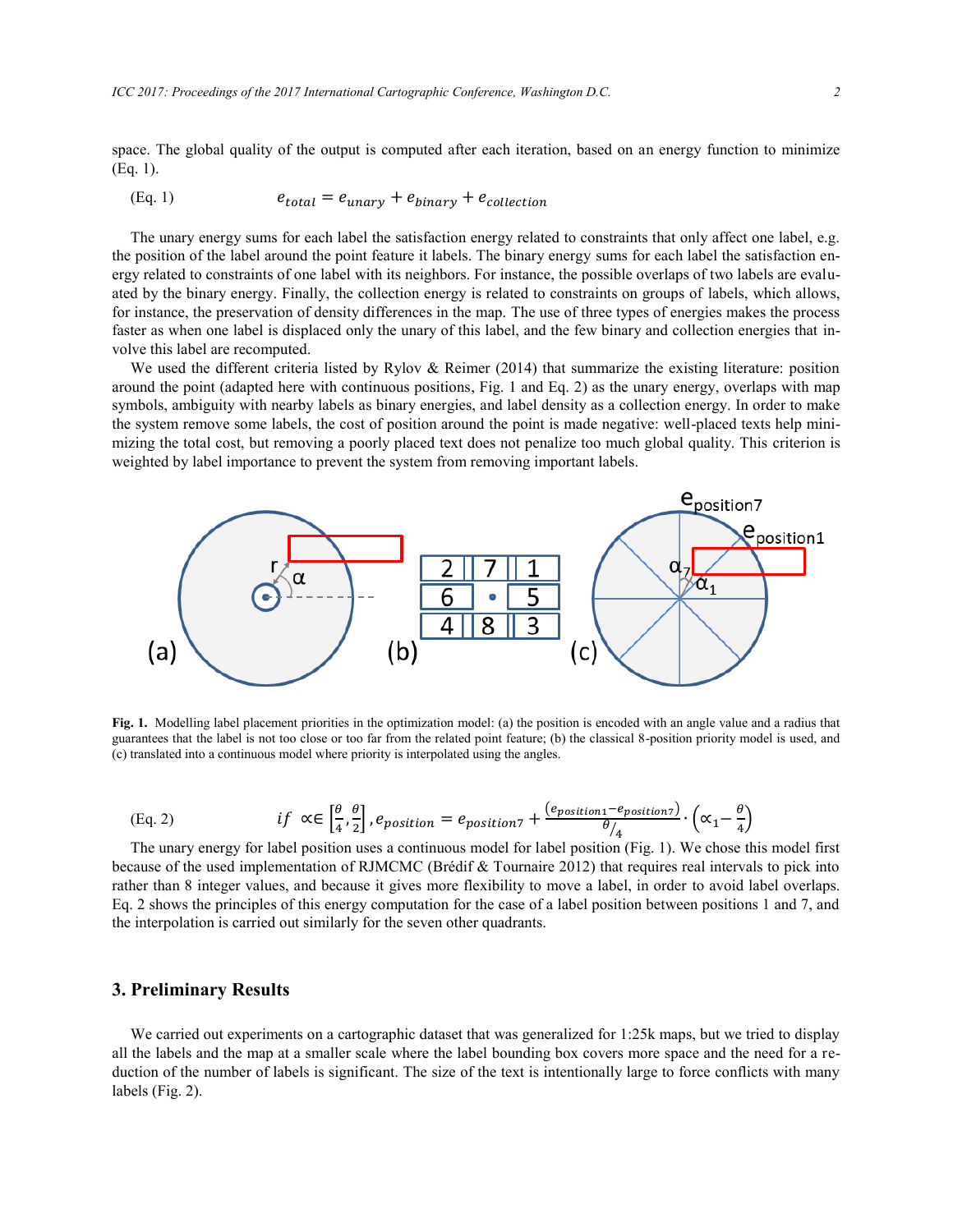

**Fig. 2.** Initial text placement with everything at the top right position (184 labels) and the optimized placement on a 1:25k map (114 labels left @IGN).

Fig. 3 shows a zoomed extract of the same dataset for a large number of iterations (60,000,000). The placement is clearly better with a significant number of labels removed but the result is not optimal. This can partly be explained by the caricatural size of the text, and its unique size: with only the main labels with this large size and smaller sizes to illustrate decreasing importance, there would be fewer conflicts to solve. However, this preliminary results shows that there is much to do to improve the proposed method.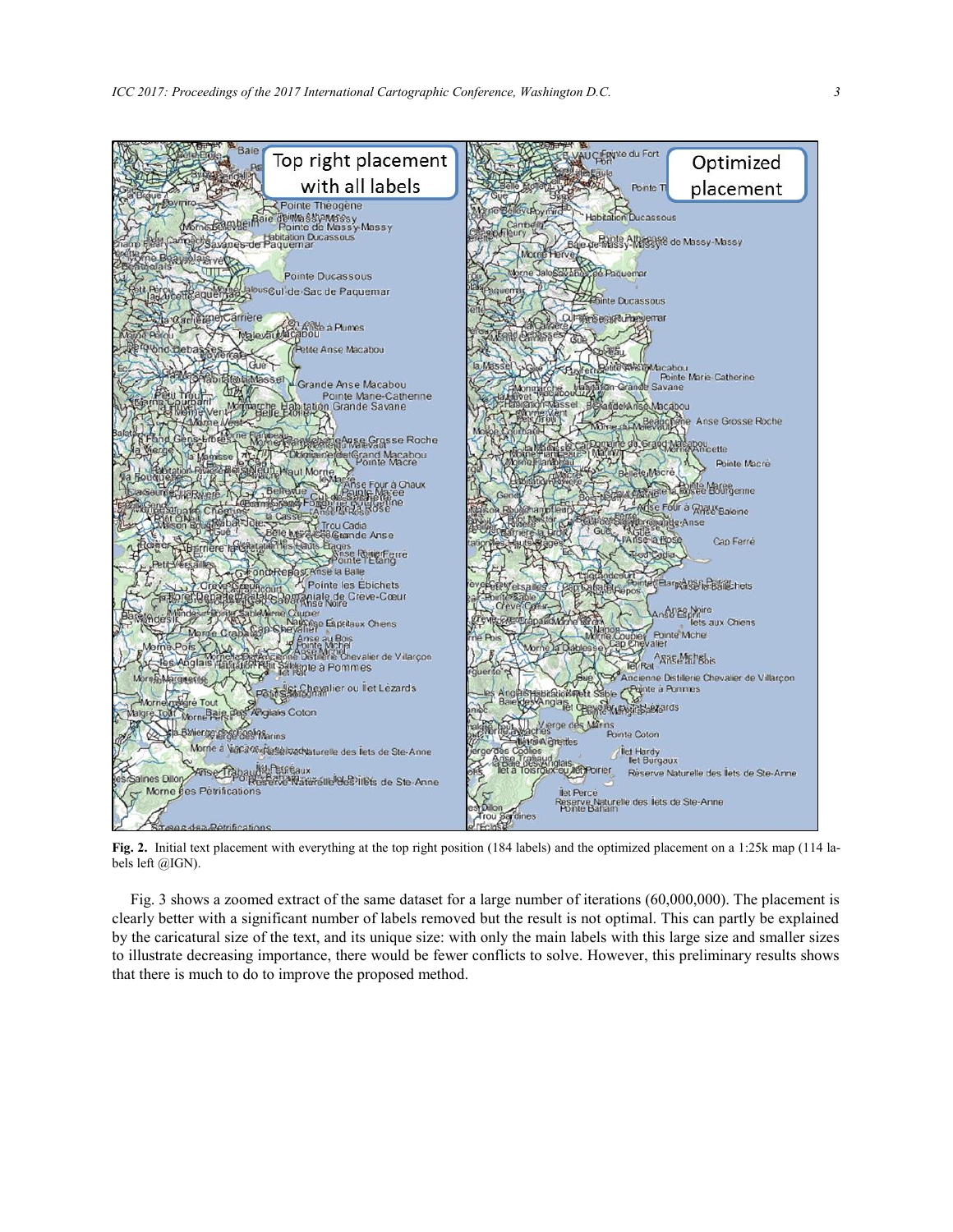

**Fig. 3.** Zoomed extract of the test dataset for a large number of iterations (60,000,000) (@IGN).

## **3. Conclusions**

The first results presented here are encouraging as the removal of some labels really improves map legibility. But there is still a lot to do to improve the method, by running more tests to tune the parameters and the criteria. For instance, it would be useful to compare the results of our RJMCMC optimization compared to a simulated annealing optimization with the same criteria and the same cost function. We also want to include text placement for linear (e.g. river names), and for areal (e.g. forest names) labels in the method that currently only considers point labels. We also plan to test the method on dense OpenStreetMap areas, because they may contain a huge number of named elements that can be displayed and the reduction of this number is mandatory. Finally, the optimization is quite slow for now, and we want to improve our heuristics (e.g. no need to search for overlaps with distant labels).